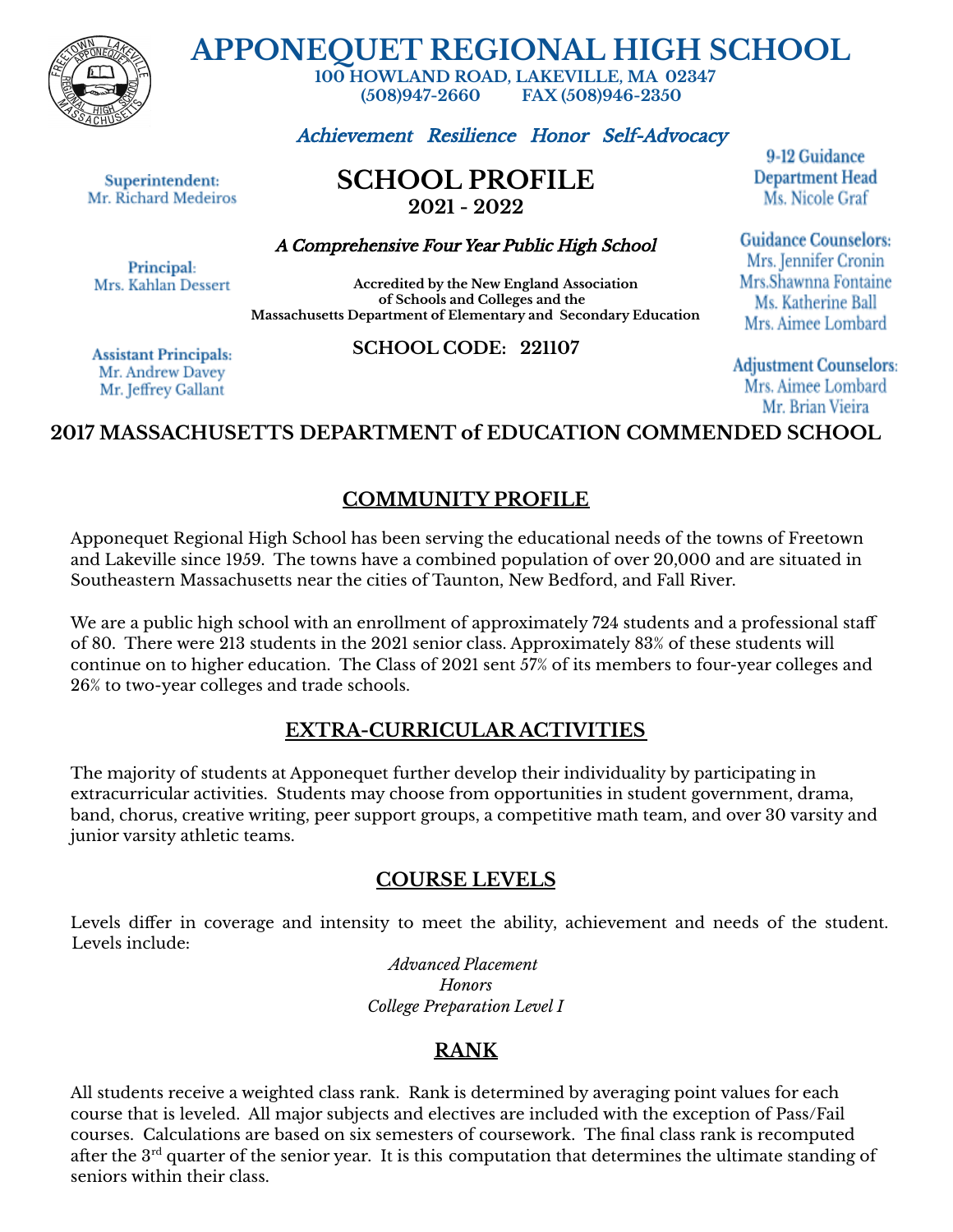### **GRADUATION REQUIREMENTS**

All students must earn a minimum of 120 credits and pass the ELA, Math and Science MCAS to qualify for a high school diploma. Each year-long course is worth 5 credits, and each semester long course is worth 2.5 credits.

| English Language Arts                                             | 4 years     |
|-------------------------------------------------------------------|-------------|
| Social Studies (must include World History II, US History I & II) | 3 years     |
| Mathematics                                                       | 4 years     |
| Laboratory Science (must include three different sciences)        | 3 years     |
| World Language                                                    | 2 years     |
| <b>Fine Arts</b>                                                  | 2 semesters |
| Wellness (yearly requirement)                                     | 4 semesters |

Electives are offered in all content areas. Students may also elect to take courses not offered in the curriculum through the VHS Learning program. Students may also participate in full time Dual enrollment partnerships with colleges and universities. Selected students may access flexible alternative learning and credit recovery classes with a work based component via the ARHS School-Based On-Line Learning Program.

# **MARKING SYSTEMS AND GRADE VALUES**

| <b>LETTER</b><br><b>GRADE</b> | <b>NUMERICAL</b><br><b>GRADE</b> | <b>ADVANCED</b><br><b>PLACEMENT</b> | <b>HONORS</b> | <b>COLLEGE</b><br><b>PREPARATORY</b> |
|-------------------------------|----------------------------------|-------------------------------------|---------------|--------------------------------------|
| $A+$                          | 97-100                           | 5.3                                 | 4.8           | 4.3                                  |
| $\mathbf{A}$                  | 93-96                            | 5.0                                 | 4.5           | 4.0                                  |
| $A-$                          | 90-92                            | 4.7                                 | 4.2           | 3.7                                  |
| $B+$                          | 87-89                            | 4.3                                 | 3.8           | 3.3                                  |
| $\bf{B}$                      | 83-86                            | 4.0                                 | 3.5           | 3.0                                  |
| $B-$                          | 80-82                            | 3.7                                 | $3.2\,$       | 2.7                                  |
| $C+$                          | 77-79                            | 3.3                                 | 2.8           | 2.3                                  |
| $\mathsf{C}$                  | 73-76                            | 3.0                                 | 2.5           | 2.0                                  |
| $C-$                          | 70-72                            | 2.7                                 | 2.2           | 1.7                                  |
| D                             | 65-69                            | 2.0                                 | 1.5           | 1.0                                  |
| $\boldsymbol{\mathrm{F}}$     | $0 - 64$                         | 0.0                                 | 0.0           | 0.0                                  |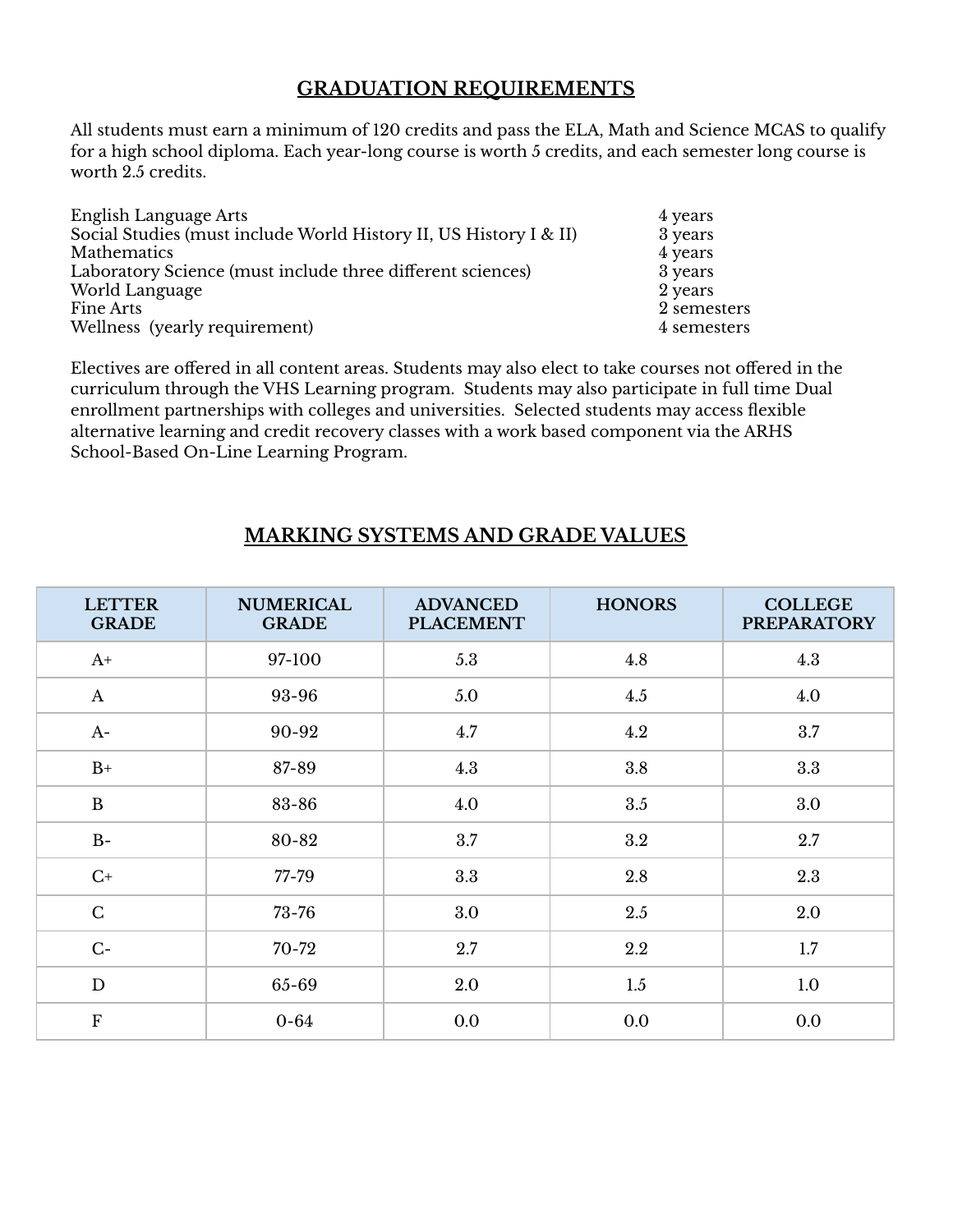#### **SAT RESULTS – CLASS OF 2021**

12% of the graduating class took the SAT

SAT Mean Scores : *Total Score* **1182** *Evidence-Based Reading and Writing* **590** *Math* **592**

#### **2021 ADVANCED PLACEMENT SCORES**

A total of 335 Advanced Placement exams were administered to 174 students in May 2021. Overall, 48% of all students in grades 11 and 12 took at least one AP exam, and 68% of the exams administered received scores of "3" or above. Students scored above state averages in 10 subject areas.

| <b>EXAM</b>                      | $\overline{5}$ | $\overline{4}$ | $\overline{3}$ | $\overline{2}$ | $\mathbf{1}$   | <b>TOTAL</b> |
|----------------------------------|----------------|----------------|----------------|----------------|----------------|--------------|
| Biology                          | $\overline{2}$ | 4              | 5              | $\overline{2}$ | $\mathbf{0}$   | 13           |
| Calculus                         | 3              | $\overline{7}$ | $\overline{7}$ | $\mathbf{0}$   | $\mathbf{0}$   | 17           |
| Chemistry                        | $\mathbf{0}$   | $\mathbf{0}$   | $\overline{3}$ | 6              | $\overline{7}$ | 16           |
| English Language & Composition   | 6              | 12             | 24             | 11             | $\mathbf{0}$   | 53           |
| English Literature & Composition | $\overline{2}$ | $\overline{5}$ | 10             | 6              | $\overline{0}$ | 23           |
| <b>Environmental Science</b>     | $\mathbf{0}$   | 10             | 14             | 19             | 8              | 51           |
| European History                 | $\overline{2}$ | 3              | 1              | 4              | $\mathbf{0}$   | 10           |
| French Language and Culture      | $\mathbf{0}$   | $\mathbf{0}$   | $\mathbf{1}$   | $\mathbf{0}$   | $\mathbf{0}$   | $\mathbf{1}$ |
| Music Theory                     | $\mathbf{0}$   | $\mathbf{0}$   | $\mathbf{1}$   | $\mathbf{0}$   | $\mathbf{0}$   | $\mathbf{1}$ |
| Physics 2                        | $\mathbf{0}$   | $\overline{2}$ | $\overline{5}$ | 4              | $\overline{0}$ | 11           |
| Psychology                       | 15             | 26             | 11             | 14             | 22             | 88           |
| Spanish Language and Culture     | $\mathbf{0}$   | $\overline{5}$ | 15             | 8              | $\mathbf{0}$   | 28           |
| <b>Statistics</b>                | $\mathbf{0}$   | $\mathbf{1}$   | $\mathbf{0}$   | $\mathbf{0}$   | $\mathbf{0}$   | $\mathbf{1}$ |
| <b>Studio Art: Drawing</b>       | $\mathbf{0}$   | 1              | $\mathbf{0}$   | $\mathbf{0}$   | $\mathbf{0}$   | 1            |
| Studio Art: 2-D Design           | $\mathbf{0}$   | 1              | $\mathbf{0}$   | $\mathbf{0}$   | $\mathbf{0}$   | 1            |
| <b>US History</b>                | 1              | $\overline{7}$ | $\overline{7}$ | 4              | $\mathbf{1}$   | 20           |
| <b>ALL TOTALS</b>                | 31             | 84             | 104            | 78             | 38             | 335          |